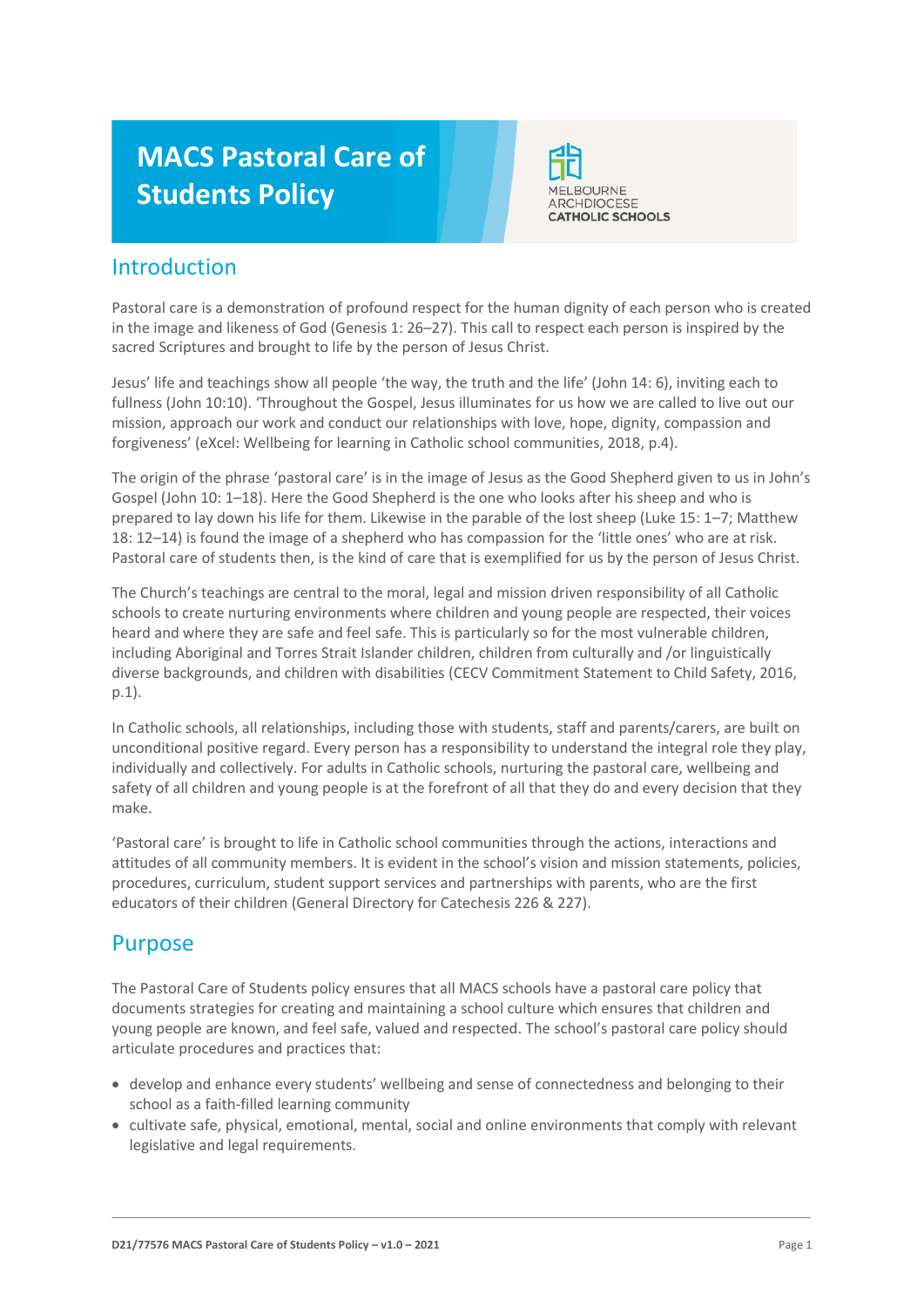# **Scope**

This policy applies to all MACS schools.

### **Definitions**

**Inclusion** is the right to access and receive a full and engaging education (Introduction to the Principle of Inclusion: Child Safety in Catholic Schools in Victoria, 2018, p.4).

MACS schools welcome all members of the community as equal, embracing diversity as a means for dialogue, engagement and deeper understandings of self, others and God. The uniqueness and sacred dignity of each person is celebrated, driven by the Gospel message of love and justice. These convictions guide the encounters, actions and pedagogical approaches that enable all children to learn and thrive (Introduction to the Principle of Inclusion: Child Safety in Catholic Schools in Victoria, 2018, p.4).

**Pastoral care** is a demonstration of profound respect for the human dignity of each person who is created in the image and likeness of God.

Pastoral care includes the decisions, structures and practices that nurture, support and assist a student to flourish and reach their spiritual, physical, cognitive, social and emotional potential so that they may come to a deeper understanding of their own humanness. The pastoral care of students in MACS schools is focused on actions that promote health, wellbeing, resilience, academic outcomes, social capital and ethical decision making (Cross, 2014).

**Student wellbeing** is a sustainable state of positive mood and attitude, resilience, and satisfaction with self, relationships and experiences at school (Noble & Wyatt, 2008, p.21).

In MACS school settings, a positive sense of pastoral care and wellbeing supports a base for rich learning that enables children and young people to flourish, give expression to their authentic selves and realise their unique potential. This holistic view recognises the sacredness, dignity and giftedness of each person (Horizons of Hope: Wellbeing, 2017, p.3).

# **Principles**

Pastoral care in MACS school communities:

- involves a commitment to creating safe, supportive, inclusive and hope-filled learning environments of welcome where human dignity is respected, diversity and inclusiveness are valued and authentic relationships are fostered
- involves a commitment to creating safe, supportive, inclusive and hope-filled learning environments of welcome where human dignity is respected, diversity and inclusiveness are valued and authentic relationships are fostered
- nurtures the wellbeing of every child in a MACS school, 'their unique story, giftedness and temperament must be understood and valued in a way that enables love, respect, compassion, forgiveness and hope to thrive' (Horizons of Hope: Wellbeing, 2017, p.3)
- ensures that all members of the school community are responsible for creating a positive pastoral climate. Staff, students and parents/guardians/carers share responsibility for developing and maintaining open and cooperative relationships characterised by respect, trust, goodwill and a willingness to engage collaboratively. It is vital that all members of the school community work together to provide a consistent and supportive environment in which students may develop and grow towards maturity
- identifies and nurtures partnerships with appropriate services and agencies in order to support the pastoral care and wellbeing needs of every student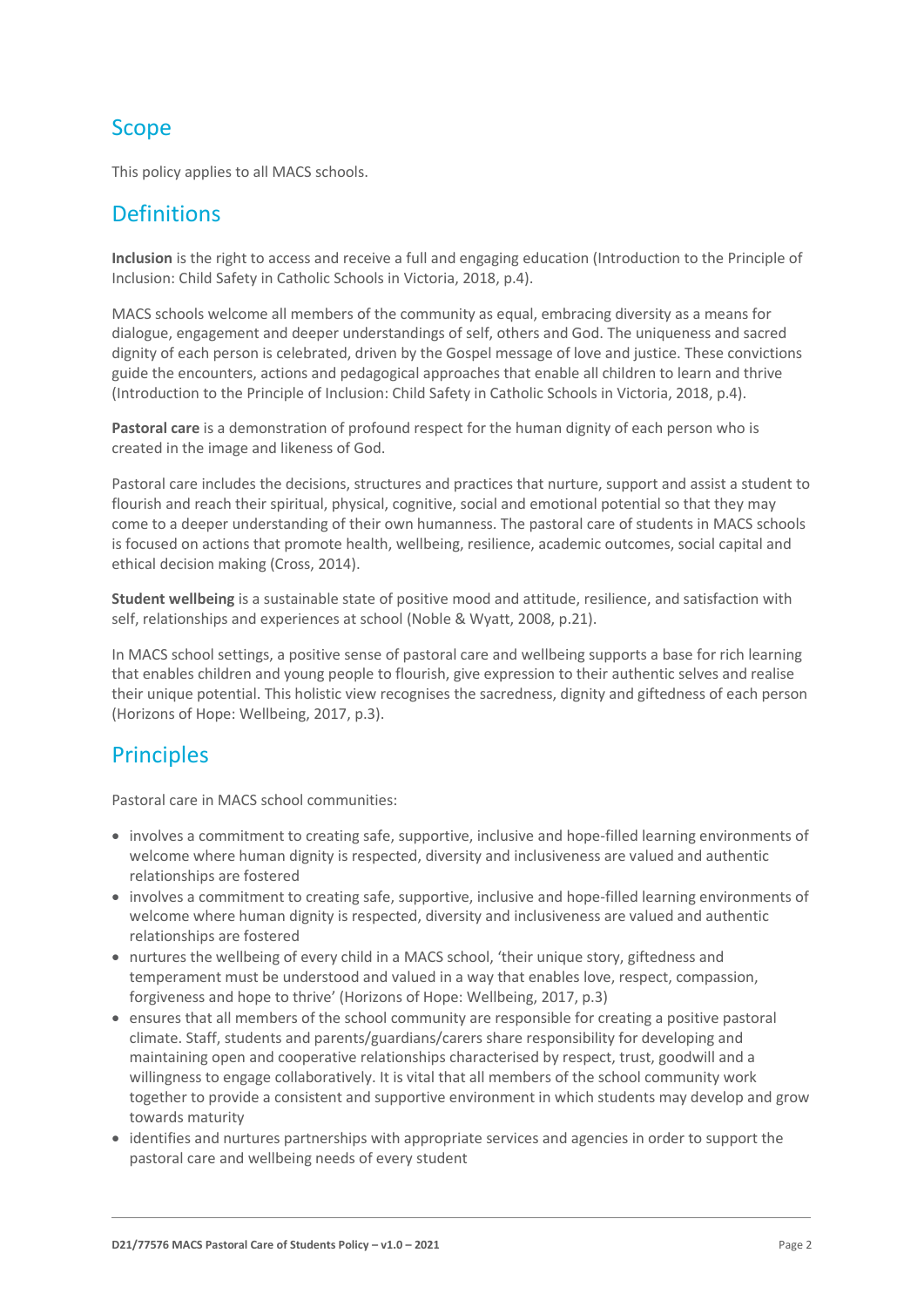• responds to the pastoral and wellbeing needs of students and maintains appropriate confidentiality and privacy. Information is communicated, with necessary permissions, to those who have a right or a need to be informed, either legally or pastorally.

# **Policy**

MACS schools demonstrate effective pastoral care through the following strategies.

- 1. **Melbourne Archdiocese Catholic Schools** supports schools to develop their pastoral care and wellbeing strategies by:
	- 1.1. providing coherent policy frameworks, guidance and resources (refer to External References section)
	- 1.2. developing targeted professional learning
	- 1.3. monitoring compliance through existing protocols including cyclical review as part of school improvement and Victorian Registration and Qualifications Authority (VRQA) requirements.
- 2. **Principals and school leaders** enhance their school's pastoral care and wellbeing by:
	- 2.1. utilising MACS Policy 2.26 Pastoral Care of Students, Horizons of Hope education framework, eXcel: Wellbeing for learning in Catholic school communities, Identity and growth: A perspective for Catholic schools and the Australian Student Wellbeing Framework as the basis to inform and guide their curriculum planning, policies and practices
	- 2.2. supporting staff, through appropriate professional learning, to strengthen their understanding of core Catholic principles including the sanctity of human life and the inherent dignity of the human person
	- 2.3. engaging students and their parents/guardians/carers to collaboratively develop and periodically review practices
	- 2.4. ensuring whole-school approaches are known, understood and readily accessible to all members of the community.
- 3. **Teachers and school staff** support the pastoral care and wellbeing of students by:
	- 3.1. creating and maintaining safe, inclusive and respectful learning environments that enable the unique potential, gifts and innate qualities of each child to unfold and thrive
	- 3.2. understanding their duty of care and accountability in regard to legislation and compliance
	- 3.3. using relationship-based approaches to establish consistent expectations for behaviour
	- 3.4. working in partnership with parents/guardians/carers and families to build resilience and promote a positive sense of self.
- 4. **Students** contribute to developing positive pastoral learning environments and their own and other's wellbeing by:
	- 4.1. treating all members of the school community with respect and courtesy
	- 4.2. following school policies, procedures and guidelines
	- 4.3. taking responsibility for their actions
	- 4.4. reporting all concerns about wellbeing and safety
	- 4.5. co-operating with teachers, school staff and their parents/guardians/carers.
- 5. **Parents/guardians/carers** contribute to developing positive pastoral learning environments for their own and other children's wellbeing by:
	- 5.1. working respectfully, collaboratively and in partnership with staff and members of the school community to create high expectations
	- 5.2. explicitly teaching, modelling and promoting socially responsible behaviours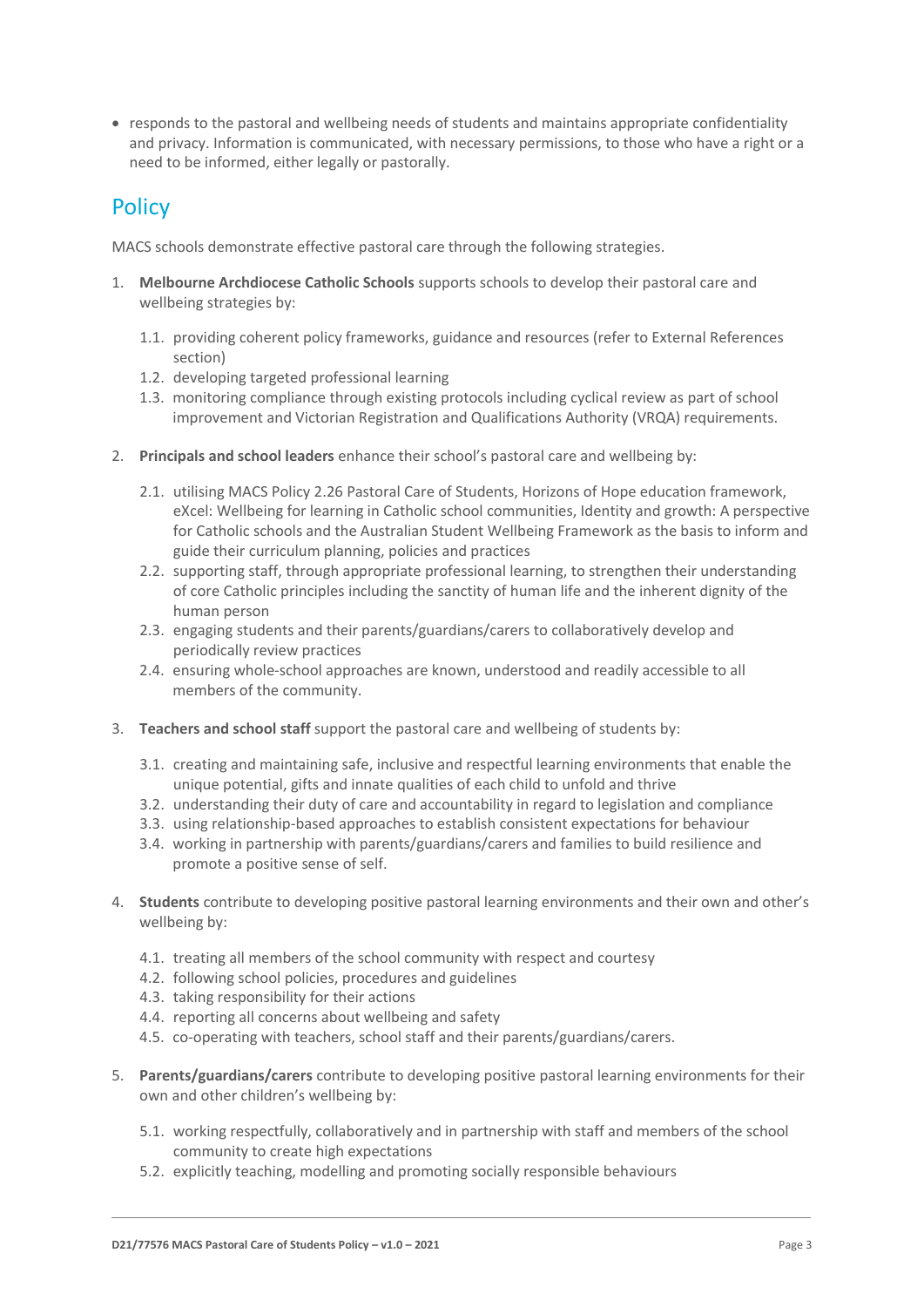5.3. promoting and upholding the core values of the school by supporting school policies and procedures.

### Procedures

#### **1. School policy and procedures**

- 1.1. Schools must have a pastoral care policy in place
- 1.2. In developing and enacting the pastoral care policy, schools must ensure the policy is:
	- a. tailored to the local context of the school
	- b. made publicly available (i.e. on the school website)
	- c. communicated to the school community on a regular basis
	- d. regularly reviewed and considered
	- e. integrated into other school policies and procedures, curriculum and key school documents.
- **2. School environment**
	- 2.1. MACS schools are bound to provide a safe and nurturing environment where the risk of harm is minimised and students feel safe.
	- 2.2. School communities are required to take reasonable and proportionate measures to provide safe and enabling learning environments which encompass the spiritual, mental, physical and emotional wellbeing of the student.

### External references

### **Related Policies – Department of Education and Training (DET)**

[Policy and Advisory Library](https://www2.education.vic.gov.au/pal)

#### **Related Resources – Melbourne Archdiocese Catholic Schools**

[eXcel: Wellbeing for learning in Catholic school communities](https://www.cem.edu.au/Our-Schools/Curriculum-Learning-Programs/Student-Wellbeing/eXcel.aspx) [Horizons of Hope: Vision and Context](https://www.cem.edu.au/Our-Schools/Curriculum-Learning-Programs/Horizons-of-Hope/Vision-Context.aspx) [Horizons of Hope: Wellbeing](https://www.cem.edu.au/Our-Schools/Curriculum-Learning-Programs/Student-Wellbeing.aspx) [Horizons of Hope: Learning Diversity](https://www.cem.edu.au/Our-Schools/Curriculum-Learning-Programs/Horizons-of-Hope/Learning-Diversity.aspx) [Identity and growth: A perspective for Catholic schools](https://cevn.cecv.catholic.edu.au/Melb/CI/Identity-Growth)

### **Related Resources – Australian Government**

[Australian Student Wellbeing Framework \(2018\)](https://www.studentwellbeinghub.edu.au/docs/default-source/aswf_booklet-pdf.pdf) [Student Wellbeing Hub](https://www.studentwellbeinghub.edu.au/)

### **Related Legislation**

*Child Wellbeing and Safety Act 2005* (Vic.) *Children, Youth and Families Act 2005* (Vic.) *Education and Training Reform Act 2006* (Vic.) *Information Privacy Act 2000* (Vic.) *Privacy Act 1988* (Vic.) *Worker Screening Act 2020* (Vic.)